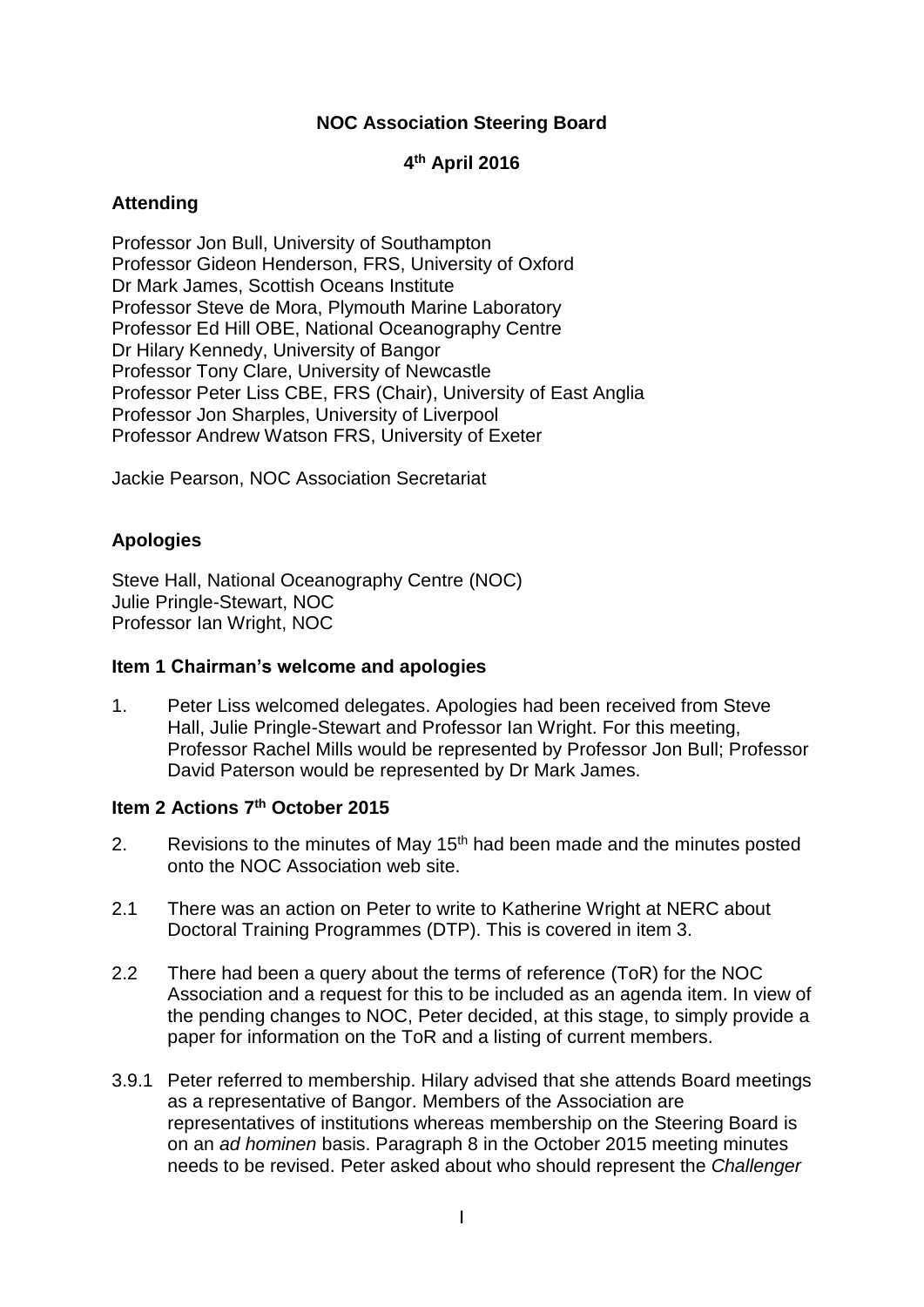Society on Association meetings. The Secretariat was asked to check the roles of representatives on the current ToRs. **Action: Secretariat**

# **Item 3 Update on the Doctoral Training Programme (DTP) enquiry**

- 3.1 Peter referred to the letter he had written to Katherine Wright at NERC about the DTP scheme. The drop in the number of marine-focused studentships in DTPs to 63 in 2015 is concerning.
- 3.2 Jon Bull queried whether the numbers were real or notional. If notional, we need to see the actual numbers for the last two years. He queried whether the drop could be linked to the fact that the new DTPs are broader than the previous scheme. Ed Hill advised the numbers do not include the figures for the Centre for Doctoral Training (CTD).
- 3.4 Peter said data is needed for another couple of years to determine the degree of impact, if any. Gideon Henderson suggested approaching institutes directly to see if there needs to be an increase in recruitment in marine subjects.
- 3.5 Peter reiterated that the situation is of concern; the marine community may not be alone in its concern. Mark suggested asking NERC to provide the detail behind the numbers so that the range of disciplines supported can be assessed.
- 3.6 Jon said that the Training Advisory Group (TAG) has done this type of analysis. TAG has just presented its review to NERC Council. The review had considered awards and their geographical distribution, however, it was too early to comment yet.
- 3.7 Gideon added that the DTP system is going under a mid-term review so this is a good time to consider disciplinary balance. Ed added that it may be that the categories, rather than total number of studentships, may have changed.
- 3.8 It is important to keep this issue under review. Mark suggested asking NERC to provide data about the type of work that is being funded. In two years' time, the Board needs to ask NERC to provide data on, for example, numbers of studentships with a classification for marine at 30%, then 60% etc. This issue is not limited to marine but concerns the balance across all the disciplines.
- 3.9 Peter decided to write to Dr Tearall at NERC explaining the concern of the Board about the balance across the disciplines and advised he would ask for detailed data. Mark added that this issue had been a problem for Scottish institutes and agreed to analyse the NERC data. **Action: Peter Liss/Mark James**

### **Item 4 Marine Science Coordination Committee Meeting**

4.1 The MSCC has a new co-chair, Dr Gemma Harper, from Defra. Dr Harper is the new director for Marine and replaces Dr Terrence Illott. A key issue for the MSCC concerns how to sharpen its focus. There had been discussion about its future strategy and direction. A working group has been established to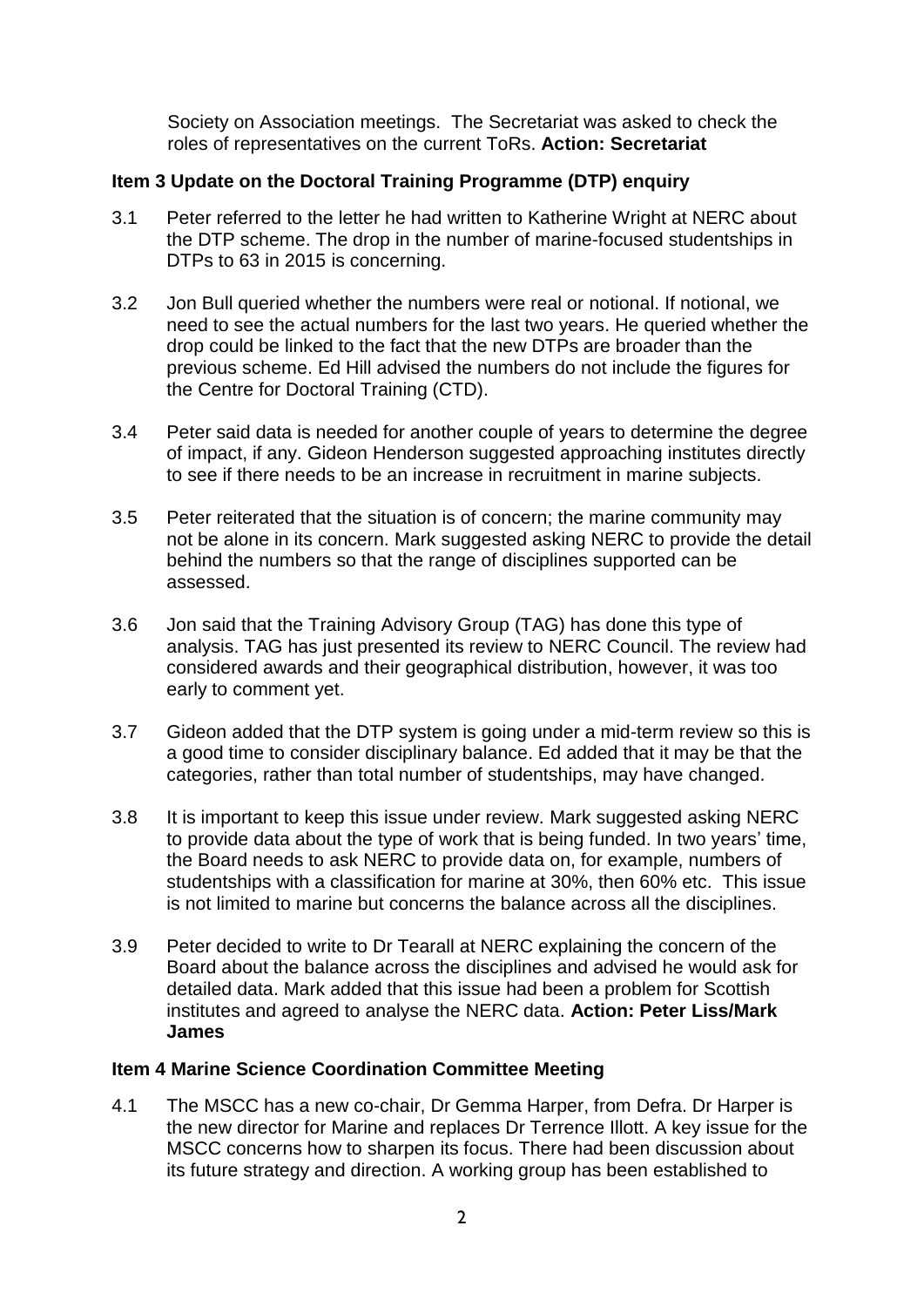refresh the marine science strategy. Business had not been strongly represented in the first version of the strategy. The meeting was again characterised by the absence of a number of key departments, including the Department for Environment and Climate (DECC). The MSCC agenda has become dominated by Defra and Marine Scotland so a refresh of the strategy may hopefully stimulate engagement from departments.

- 4.2 The MSCC is struggling to resource the Secretariat; Defra needs some contribution. Departments need to both resource the Secretariat and attend the meetings. Mark commented that not many researchers are aware of the role of the MSCC. Steve noted that this had been the best MSCC meeting he had attended. The MSCC has an identity crisis, however, and there is a need to ensure there is there is appropriate representation from departments. Stuart Rogers gave a presentation on the potential for change and this could set the tone for what is needed now.
- 4.3 Peter referred to the Inter-Alliance of Marine Science and Technology (IACMST), the forerunner to the MSCC. IACMST never had access to Ministers, however, the MSCC does have this option but does it use this? Steve advised the MSCC has reported at Ministerial level on only two occasions. This is an issue of which Gemma needs to be made aware.
- 4.4 There had been a concern that industry has not been sufficiently represented on the MSCC; also, that it has tried to cover too many areas. It is not possible for the MSCC to achieve all that is required of it with its limited budget. For now, it needs to focus on the areas where it can make a difference.

### **Item 5 Ownership and Governance Update**

- 5.1 NERC has employed Richard Sigersky to manage this project which has been very helpful. Although NERC Council has approved exploration of the options for the preferred corporate form, there still needs to be engagement by BIS, for approvals on several issues. BIS have asked centres to prepare a business case but the process and timetable for approval has not been forthcoming. BIS has had several on-going issues including the election, the Spending and Nurse Reviews so there has been insufficient resource.
- 5.2 There had been a concern that was insufficient engagement with NERC, however, following Richard's appointment, a series of meetings are lined up to explore transition aspects and separation issues between NOC and NERC. There is also a sub group that will discuss risk and assurance so that NERC Council can give its approval to the next stage.
- 5.3 We need the right time table and level of engagement with BIS. Gateway Three is the next stage, scheduled for June 2016. NERC is making progress on the level of engagement and there will be a joint programme board with representatives from BIS Science, BIS Commercial and NERC. This will be set up with terms of reference as a body that will take ownership of this project.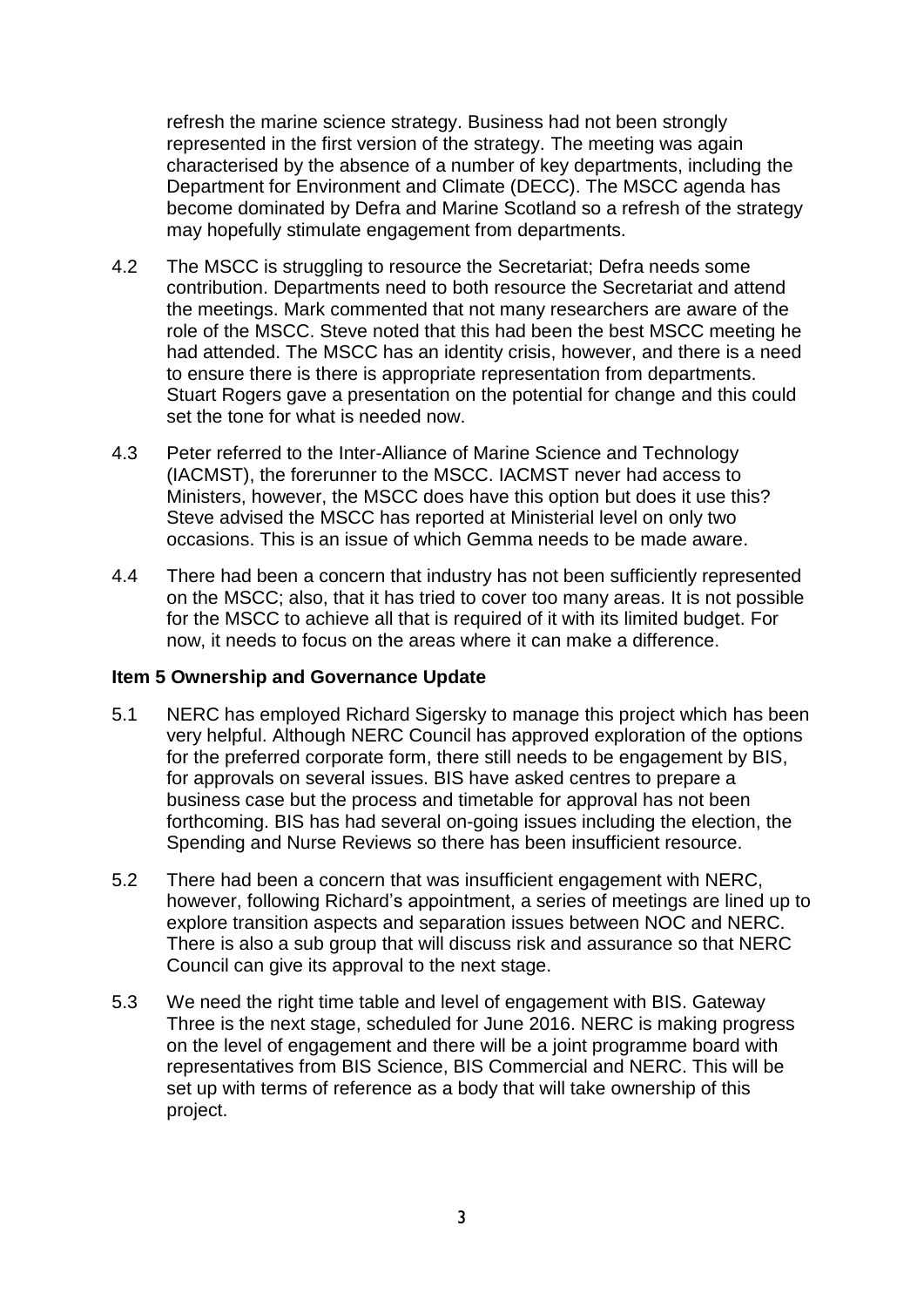- 5.4 NERC Council is conscious of the impact of this exercise, which has increased the work load for senior management teams at centres. The level of uncertainty is unhelpful.
- 5.5 Once further approvals are in place, the 'new NOC' will take affect from April 2017, although the time table may slip. Jon asked if all the NERC institutes were going through the process at the same pace. Ed advised that in general centres are, however, the pace of transition for BGS has been slower although they may pass through Gateway Two soon. At the moment, NOC and CEH are in the same position.
- 5.6 Peter spoke about the research councils with respect to the Nurse model. Ed commented that, rather than running institutes, the new Research Council will have the role of strategic oversight and engagement with the science community. The time line with the Nurse Review is long-term, up to 2018. If the issue is raised within the Queen's speech, this could come into being by April 2018.
- 5.7 Ed referred to the NOC Association. The proposal for the new NOC is a company limited by guarantee (CLG) with a board of trustees. The consensus was that the NOC Association should have 'observer status' on the Board. This would be preferable to a trusteeship which has constraints. An observer status would give the NOC Association more flexibility.
- 5.8 Peter mentioned the issue of resourcing for the NOC Association. Currently, the Secretariat is funded by NOC. He suggested that the Association could be configured on a subscription model. This would be possible provided members are prepared to pay. A subscription basis would attract a level of expectation from members. Mark said that a subscription basis would be unlikely to be cost effective, however, and that it would be simpler to have some clarification on how observers report.
- 5.9 Peter asked whether NERC will provide funding for the NOC Association, as it represents bodies that receive funding for NERC science. This would also give the Association some independence. Ed considered that although not out of the question, this idea is probably not be in line with NERC's plans. The Association is already funded via NERC. NERC would allocate the funding on the basis that it would still be able to monitor that the Association is being run well. Steve suggested that this could be stated in the business case – i.e. the fact that the NOC Association is set up by the wider NERC community to advise on equipment and facilities etc. This funding would be labelled as such in the revised NOC documents, however, we need to ensure that potential future directors of NOC do not have the option to stop running of the NOC Association. Peter and Ed agreed. Gideon commented that unlike the NHS where patients are using a service, with the Association, members are both collaborators and competitors. He asked about the NOC Association in relation to the government structure.
- 5.11 Ed noted that under ownership of NERC, the NOC role is clear. In an independent mode, there would need to be an assurance that NOC would not operate in its own interest - there is a lot of infrastructure and NC with which the wider academic community needs to interact. Gideon expressed a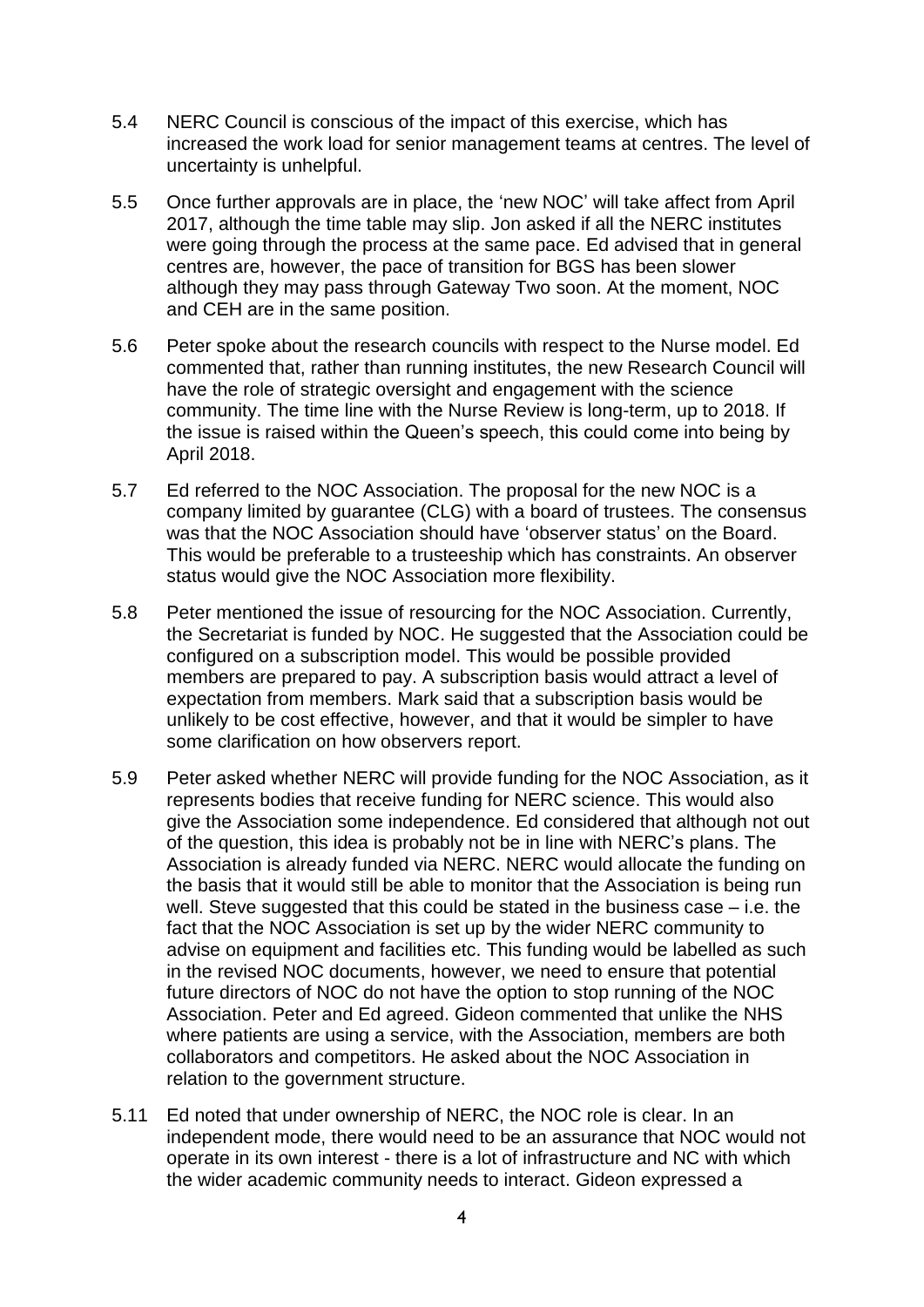concern about the possibility that NOC could change its provision of services in the future and asked how a NOC Association observer status would be able to do anything about this. Ed agreed that this underscores why this needs to be thought about in detail. This must be set out in the articles and funding contracts on delivery of services.

- 5.12 Gideon asked whether there was a need for a NOC Association and the Challenger Society? He queried whether there is a danger of fragmentation, however, Peter answered that this is why the Challenger Society is a member of the Association; also, the Challenger Society is more concerned with the science, whereas the NOC Association is more concerned with publicity and talking about what NERC is doing. This is where independence is important. The NOC Association has access to Jackie Pearson's time. There hasn't been a newsletter for a while due to over commitment and this needs to be resolved. **Action: Secretariat**
- 5.13 Gideon referred to an independent NOC and asked about the future role of the NOC Association and its distinction from the Challenger Society. Hilary explained that Challenger supports more, younger researchers. Andy commented that the NOC Association was instigated when NOCS and POL merged to become the NOC. The 'N' stands for national and we need to maintain dialogue with the community; it is better to keep the Challenger Society separate from the NOC Association. Jon commented that there are two tensions, one is the provision of service, the other is making sure that making sure that NOC collaborates across the UK and the marine science sector.
- 5.14 Peter noted that NOC is also a member of the NOC Association and that we should explore the option to link up with Challenger. Gideon explained that he has been influenced by what has happened in the geological society which had linked up with another group. There can be the danger that too many bodies may soften the voice. Peter explained that the forthcoming Association meeting is very different to what is happening in the Challenger Society - the NOC Association meeting is much more focused on NERC business. Hilary added that the Challenger Society did try and do, on odd years, special science meetings that involved graduate students but she considered that taking on another role would be difficult. Peter said that anything between the two organisations would be done on a joint basis.
- 5.15 Peter added that the NOC Association has a definite role to play to ensure that the  $\sim$  40 bodies, in addition to NOC, have a voice. In the new arrangement, we do need more independence than we have now. We also need to ensure the resource is there. At this point, Ed agreed to create a position paper on this. **Action: Ed Hill**
- 5.16 Peter noted that the NOC ToR need to say that the NOC Association will have 'observer status' which will be a privileged position. Steve commented, however, that he felt that the NOC Association needs to be a member rather than an observer. A trustee status may not be sufficient as trustees must operate in the interests of the NOC. It was concluded that observer status would be most appropriate.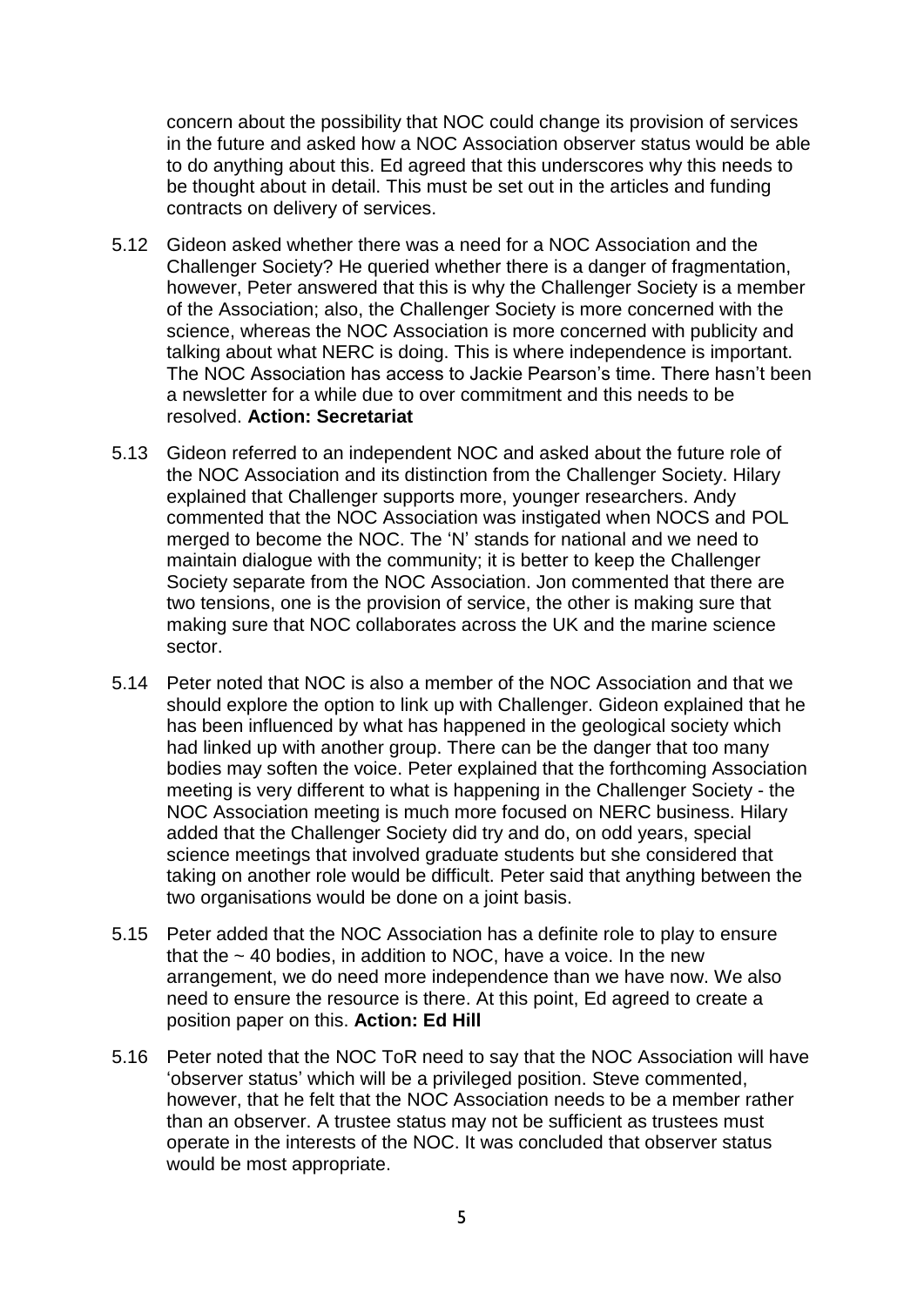#### **Item 6 The funding landscape**

- 6.1 The Comprehensive Spending Review settlement is known. The baseline for NERC is flat cash in terms of the traditional science budget. Inflation protection may be achieved by the addition of  $\sim$  £1.5B Official Development Assistance (ODA) funding which will support overseas development. NERC has taken a 5-6% cash cut because some of the budget is needed for other infrastructure. The £1.5B is divided into two parts - the 'Global Challenges Fund' will be administered by DfID, BIS RCUK - it will feel as if another research council has been created. Funding will be open to competition and allocations will be made against it through the Global Challenges Fund. The ground rules aren't yet known; we also don't know the terms under which ODA funding will be distributed. For example, will it be distributed under the Science and Technology Act?
- 6.2 Part of the ODA funding has been allocated to the RC baseline  $\sim$  £8M in the first year which is funding inside the RC budget which will be distributed as development money. ODA funding may be used according to particular constraints: 1.) it is for overseas development. It relates to specific, named countries and must be of direct benefit to them. 2.) there must be demonstrable intent to show how funding will support overseas development, and there must be evidence of benefit.
- 6.3 Discovery science or large infrastructure will not be classifiable under the ODA umbrella. Much ODA activity will be concentrated within research programmes which will put a constraint on the spending of the science budget within NERC. This may have a distorting impact on the balance of funding in ODA countries compared to others. The ODA fund will help to protect the science budget and this will commence with the Global Challenges Fund from 2018. The Organisation for Economic Co-operation and Development website lists those countries that may be awarded ODA funding.
- 6.4 Ed referred to the Sustainable Development Goal 14 which relates directly to the marine environment. He advised that there have been discussions about an Indian Ocean experiment, however, the Indian Ocean is a challenging area in which to work.
- 6.5 Ed then gave an update on the presentation on the G7 initiative that he gave at the MSCC meeting. The G7 science ministers met in Berlin in 2015 to consider the research needed to support the 'ocean agenda'. Issues discussed included marine litter and the environmental impacts of deep sea mining. Ministers decided that further cooperation would be needed in international science issues. Science Minister Jo Johnson said that the G7 needed to be more ambitious and that there is a need for a 'CERN of the ocean'. The UK would lead on creation of a paper as to what further cooperation might be undertaken. The G7 chairmanship passed to Japan, however, it was a British initiative to see what further needs to be done.
- 6.6 The UK offered to help contribute to an outline discussion paper on the 'CERN of the ocean' initiative which Sir Mark Walport then took to a meeting in India. The paper was well received and underpinned the decision for a workshop in March 2016. The four priority areas identified are:  $-$  the deep ocean,